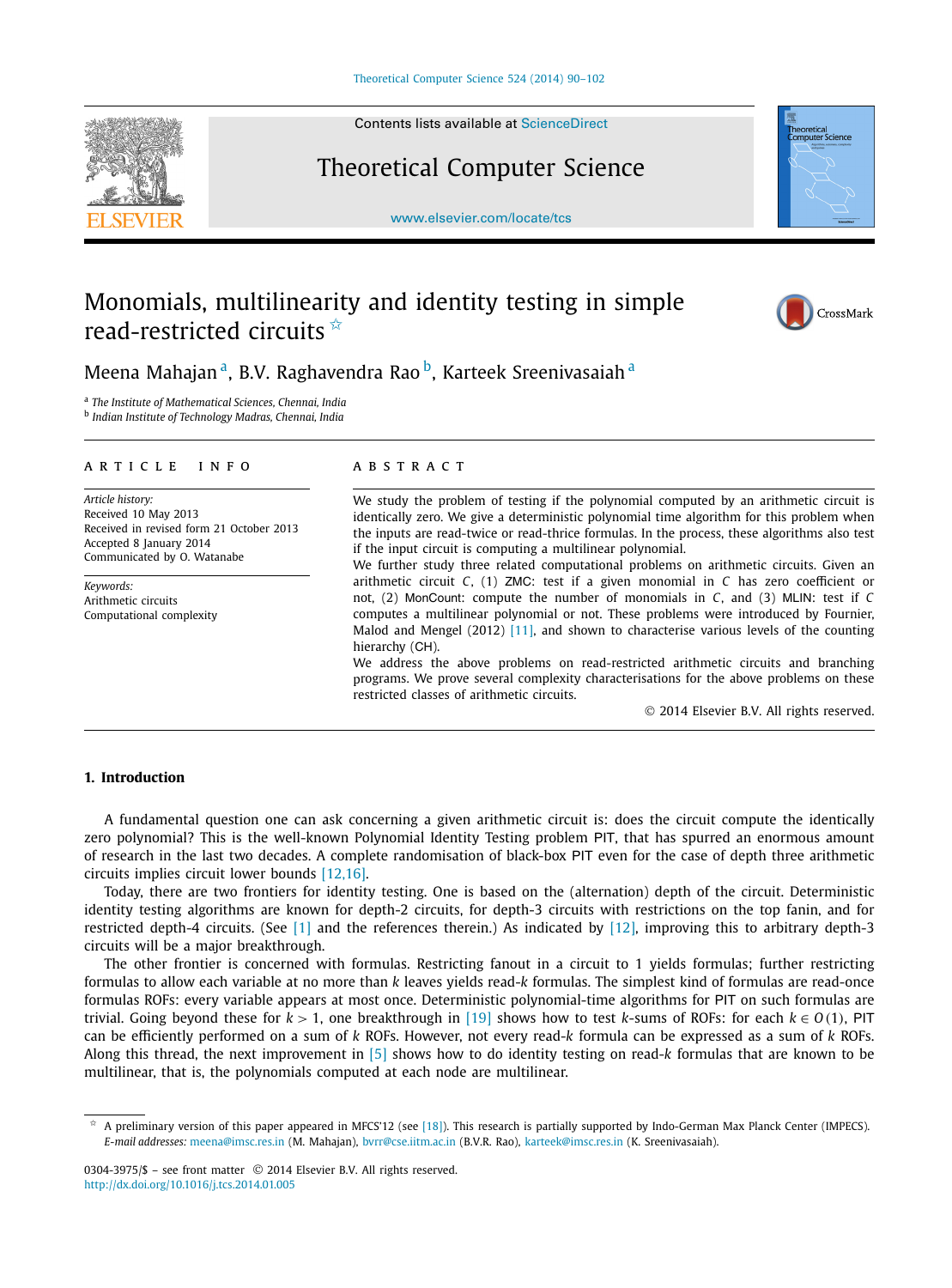To use the algorithm from [\[5\]](#page-11-0) for a read-*k* formula, we first need to check whether it is multilinear. Multilinearity testing is as hard as PIT in general [\[11\],](#page-12-0) but for read-*k* formulas, it could conceivably be easier. Thus one way to extend the result of [\[5\]](#page-11-0) to arbitrary read-*k* formulas is to develop a multilinearity test for such formulas.

Our main results are a multilinearity and identity test for read-twice and read-thrice formulas. Our tests are intertwined with a PIT algorithm for subformulas. We give a deterministic polynomial-time algorithm that simultaneously decides whether an R2F is multilinear and whether it is identically zero [\(Theorem 4\)](#page-3-0). It uses the sum-of-*k*-ROFs test from [\[19\]](#page-12-0) on some subformulas as well as on some formulas obtained by transforming subformulas of the input formula. Thus it is inherently a non-blackbox algorithm; so is the polynomial-time algorithm from [\[19\].](#page-12-0) In [Theorem 5,](#page-5-0) we give a multilinearity and identity test for read-thrice formulas. However, this does not gather as much information as the test for read-twice. Hence we feel that the multilinearity test for the read-twice case can potentially be extended to formulas that read variables more than twice.

PIT algorithms check whether the polynomial computed by the circuit has at least one monomial. Natural generalisations/variants of this question are (1) MonCount: compute the number of monomials in the polynomial computed by a given circuit, and (2) ZMC: decide whether a given monomial has zero coefficient in the polynomial computed by a given circuit. ZMC was introduced by Koiran and Perifel [\[17\].](#page-12-0) More recently, Fournier, Malod and Mengel [\[11\]](#page-12-0) showed that ZMC and MonCount characterise certain levels of the counting hierarchy (CH, the hierarchy based on the complexity classes PP and  $C_P$ ). In fact, MonCount remains hard even if restricted to formulas. They also show that if the circuits compute multilinear polynomials, then these problems become easier (equivalent to PP and PIT respectively), and that multilinearity checking itself is equivalent to PIT. All these results from [\[11\]](#page-12-0) are in the non-black-box model, where the circuit is given explicitly in the input.

Since PIT on read-*k* formulas appears easier, naturally one could ask whether MonCount and ZMC become easier as well? We observe that this is not the case: even for monotone (no negative constants) read-twice formulas, MonCount is #P-hard. This further leads us to the investigation: where exactly does hardness for MonCount and ZMC begin? Further, translating the classes between NP and PSPACE down to classes below P, can we show that on restricted circuits, MonCount and ZMC are complete for the translated classes?

Starting with ROFs, we show [\(Theorem 7\)](#page-6-0) that MonCount for ROFs is in the GapNC<sup>1</sup>-hierarchy, i.e. the AC<sup>0</sup>-closure of GapNC<sup>1</sup>, where GapNC<sup>1</sup> is the class of Boolean problems that can be computed by arithmetic formulas over the integers with constants 0, 1, −1. The GapNC<sup>1</sup>-hierarchy is an intriguing class that lies between NC<sup>1</sup> and DLOG and has been studied extensively in the last two decades; see for instance [\[2\].](#page-11-0) We also show that ZMC for ROFs is in logspace [\(Theorem 18\)](#page-9-0). It is straightforward to see that ZMC for ROFs is hard for  $C=NC^1$ , so this is almost tight. (The "gap" between Boolean NC<sup>1</sup>,  $C=NC<sup>1</sup>$ , GapNC<sup>1</sup> and DLOG is very small.)

Another equally natural and well-studied restriction is when the circuit is an algebraic branching program BP with edges labelled by the allowed constants or by variables. Evaluation of BPs on Boolean-valued inputs is complete for the arithmetic class GapL, the logspace analogue of the class GapP. The GapL hierarchy (the AC<sup>0</sup> closure of GapL) is known to be contained in log<sub>n</sub> depth threshold circuits TC<sup>1</sup> and hence in log<sup>2</sup> *n* depth Boolean circuits NC<sup>2</sup>. Two restrictions on BPs, in order of increasing generality, are: (1) occur-once BPs, or OBPs, where each variable appears at most once anywhere in the BP, these subsume ROFs, and (2) multilinear BPs, or MBPs, where the polynomial computed at every node is multilinear. Again, deterministic algorithms are known for ACIT on OBPs [\[14\].](#page-12-0) We show that MonCount for OBPs is in the GapL hierarchy [\(Theorem 15\)](#page-8-0), while ZMC for OBPs and even MBPs is complete for the complexity class  $C=L$  [\(Theorem 17\)](#page-9-0). (As a comparison, a well-known complete problem for  $C_{=}L$  is testing singularity of an integer matrix [\[3\].](#page-11-0))

A related problem explored in [\[11\]](#page-12-0) as a tool to solving MonCount is that of checking, given a circuit *C* and monomial *m*, whether *C* computes any monomial that extends *m*. Denote this problem ExistExtMon. Though our algorithms for MonCount do not need this subroutine, we also show that for OBPs (and hence for ROFs), ExistExtMon lies in the GapL hierarchy [\(Theorem 19\)](#page-10-0).

### **2. Preliminaries**

*Circuits, formulas, branching programs, polynomials* Let  $X = \{x_1, \ldots, x_n\}$  be a set of variables. An *arithmetic circuit C* over a ring *R* is a directed acyclic graph with internal nodes labelled + or  $\times$  and leaves labeled from *X* ∪ *R*. Every node has in-degree zero or two, and there is exactly one node of out-degree zero, called the output gate. Unless otherwise stated, we consider *R* to be the ring of integers Z, and we allow only the constants {−1*,* 0*,* 1} in the circuits. An *arithmetic formula F* is an arithmetic circuit where fan-out for every gate is at most one.

The depth of a circuit is the length of a longest root-to-leaf path. The alternation-depth is the maximum number of alternations between  $+$  and  $\times$  gates along any root-to-leaf path. In the literature on identity testing, depth is used to mean alternation-depth. However we differentiate between these, as is done in uniform circuit complexity literature, because bounded fanin is crucial to some of our algorithms. Note that converting a circuit to a bounded fanin circuit increases only the depth, not the size or the alternation depth.

Every node in *C* computes a polynomial in  $R[x_1, \ldots, x_n]$  in a natural way. Let *g* be a gate in a circuit (or formula) *C*. We denote by  $p_g$  the polynomial computed at gate *g* of *C*. We denote by  $p_c$  the polynomial  $p_r$ , where *r* is the output gate of *C*. Let var $_{g} \stackrel{\Delta}{=} \{x_i \mid$  some descendant of  $g$  is a leaf labelled  $x_i\}$ .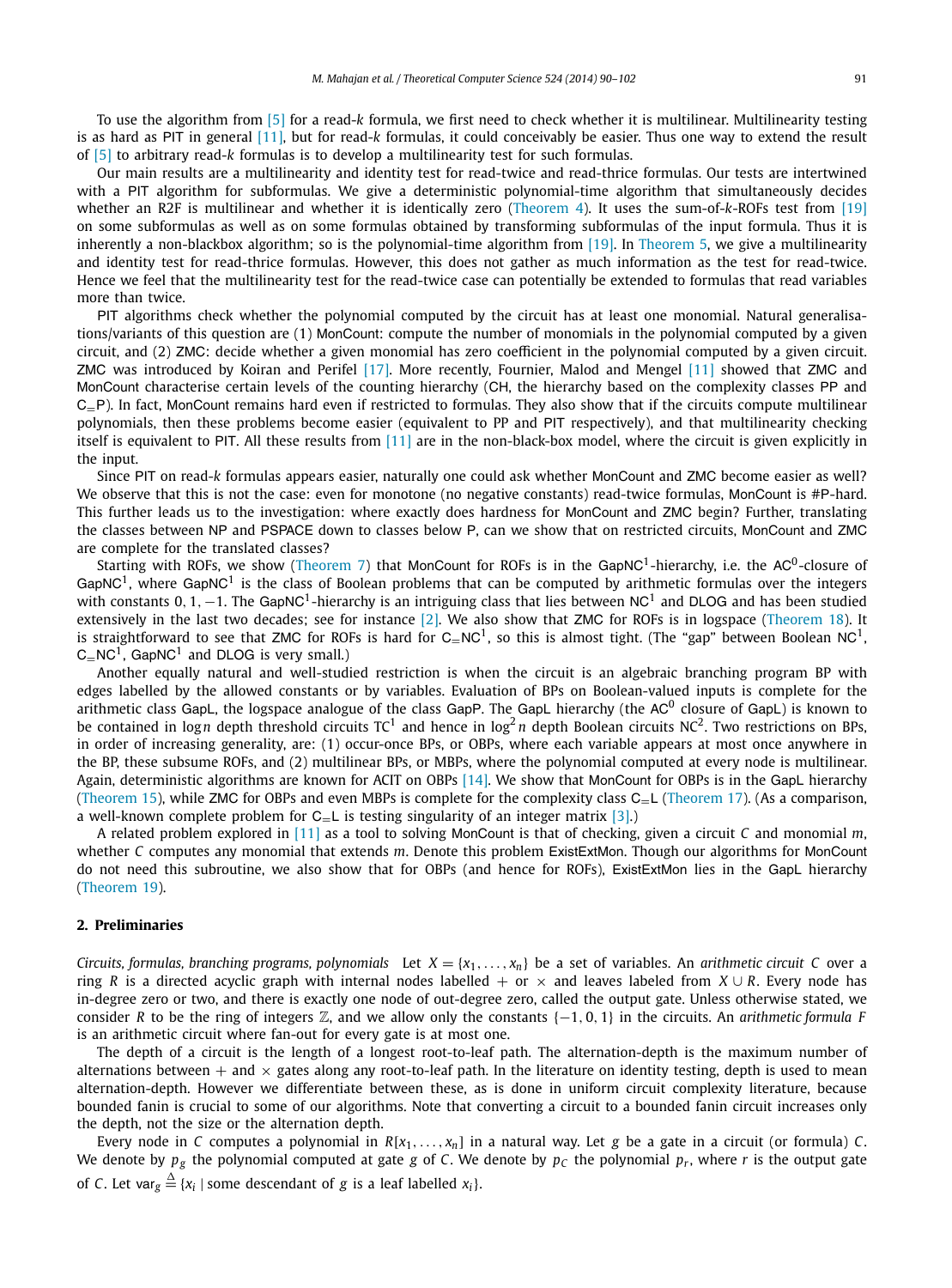<span id="page-2-0"></span>A *read-once* arithmetic formula (ROF for short) is an arithmetic formula where each variable occurs at most once as a label. More generally, in a *read*-*k* arithmetic formula a variable occurs at most *k* times as a label.

An algebraic branching program (ABP for short) over a ring *R* is an undirected acyclic graph *B* with edges labeled from {*x*1*,..., xn*} ∪ *R*, and with two designated nodes, *s* with zero in-degree, and *t* with zero out-degree. For any directed path *ρ* in *B*, define

$$
\text{weight}(\rho) = \prod_{e \colon \text{an edge in } \rho} \text{label}(e).
$$

Any pair of nodes *u*, *v* in *B* computes a polynomial in  $R[x_1 \ldots x_n]$  defined as follows:

$$
p_B(u, v) = \sum_{\rho: \ \rho \text{ is a } u \sim v \text{ path in } B} \text{weight}(\rho).
$$

The ABP *B* computes the polynomial  $p_B \stackrel{\triangle}{=} p_B(s,t)$ . We drop the subscript *B* from the above when clear from context.

We consider the following restrictions of ABPs in increasing order of generality: (1) occur-once ABPs (OBP for short), where each variable appears at most once anywhere in the ABP (such BPs generalise ROFs), (2) read-once ABPs, or RBPs, where no path has two occurrences of the same variable, and (3) multilinear BPs, or MBPs, where the polynomial computed at every node is multilinear.

*Complexity classes* For all the standard complexity classes, the reader is referred to [\[6\].](#page-11-0) We provide below the definitions of some of the less-familiar complexity classes that are used in the paper. Let  $f = (f_n)_{n\geqslant0}$  be a family of integer valued functions  $f_n$ :  $[0,1]^n \to \mathbb{Z}$ .  $f$  is in the complexity class GapL exactly when there is some non-deterministic logspace machine *M* such that for every *x*, *f (x)* equals the number of accepting paths of *M* on *x* minus the number of rejecting paths of *M* on *x*. C=L is the class of languages *L* such that for some *f* ∈ GapL, for every *x*, *x* ∈ *L* ⇔ *f (x)* = 0. The GapL hierarchy, at an intuitive level, can be seen as classes of functions built over bit access to other functions, with a deterministic logspace machine at the base and access to GapL functions at the first level. It is known to be contained in  $NC<sup>2</sup>$ . For technical complications that arise in the definition of the GapL hierarchy, the reader is referred to  $[4,3]$  or  $[7]$ .

GapNC<sup>1</sup> denotes the class of families of functions  $(f_n)_{(n\geq 0)}$ ,  $f_n$ : {0, 1}  $\to \mathbb{Z}$ , where  $f_n$  can be computed by a uniform polynomial size log depth arithmetic circuit. This equals the class of functions computed by uniform polynomial-sized arithmetic formulas [\[9\].](#page-11-0)  $C=NC^1$  is the class of languages *L* such that for some GapNC<sup>1</sup> function family  $(f_n)_{n\geqslant0}$ , and for every *x*,  $x \in L \iff f_{|x|}(x) = 0$ . The GapNC<sup>1</sup> hierarchy comprises of languages accepted by polynomial-size constant depth unbounded fanin circuits  $(AC^0)$  with oracle access to bits of GapNC<sup>1</sup> functions. It follows from the results of [\[13\]](#page-12-0) that the hierarchy is contained in DLOG.

*Miscellaneous notation* A monomial is represented by the sequence of degrees of the variables. For instance, over *x*1, *x*2,  $x_3$ , the monomial  $x_1^2$  is represented as  $(2,0,0)$ , and the monomial  $x_1x_3$  is represented as  $(1,0,1)$ . For a degree sequence  $m = (d_1, \ldots, d_n)$  we denote the monomial  $\prod_{i=1}^n x_i^{d_i}$  by  $X^m$ . For any set  $S \subseteq [n]$ , we denote by  $m_S$  the multilinear monomial *<sup>i</sup>*∈*<sup>S</sup> xi* . For a monomial *m* and polynomial *p*, coeff*(p,m)* denotes the coefficient of *m* in *p*. [Statement *S*] is a Boolean 0–1 valued predicate that takes value 1 exactly when the statement *S* is true.

We now describe the computational problems considered in this paper.

MonCount: Given an arithmetic circuit *C* over Z, compute the number of monomials in the polynomial computed by *C*. MLIN: Given an arithmetic circuit *C* over  $\mathbb{Z}$ , test if the polynomial  $p_C$  is multilinear or not.

ZMC: Given an arithmetic circuit *C* over  $\mathbb{Z}$ , and a monomial *m*, test if coeff( $p<sub>C</sub>$ , *m*) = 0 or not.

ExistExtMon: Given an arithmetic circuit *C* over *Z*, and a monomial *m*, test if there is a monomial *M* with non-zero coefficient in  $p_C$  such that *M* extends *m*; that is, *m*|*M*.

Note that for a polynomial p, when the input monomial is a single variable  $x_i$ , ExistExtMon reduces to checking if the partial derivative of *p* w.r.t. *xi* is identically zero.

The following propositions list some of the known results used in the paper.

**Proposition 1.** *(Follows from [\[9,13\].](#page-11-0)) Evaluating an arithmetic formula where the leaves are labelled* {−1*,* 0*,* 1} *is in* DLOG  $(even$  GapNC<sup>1</sup>).

**Proposition 2.** *(See* [\[19\].](#page-12-0)) Given k ROFs in n variables, there is a deterministic (non-black-box) algorithm that checks whether they *sum to zero or not. The running time of the algorithm is*  $n^{O(k)}$ *.* 

The following result can be obtained by easy reductions to known log-space complete problems [\[10\].](#page-12-0)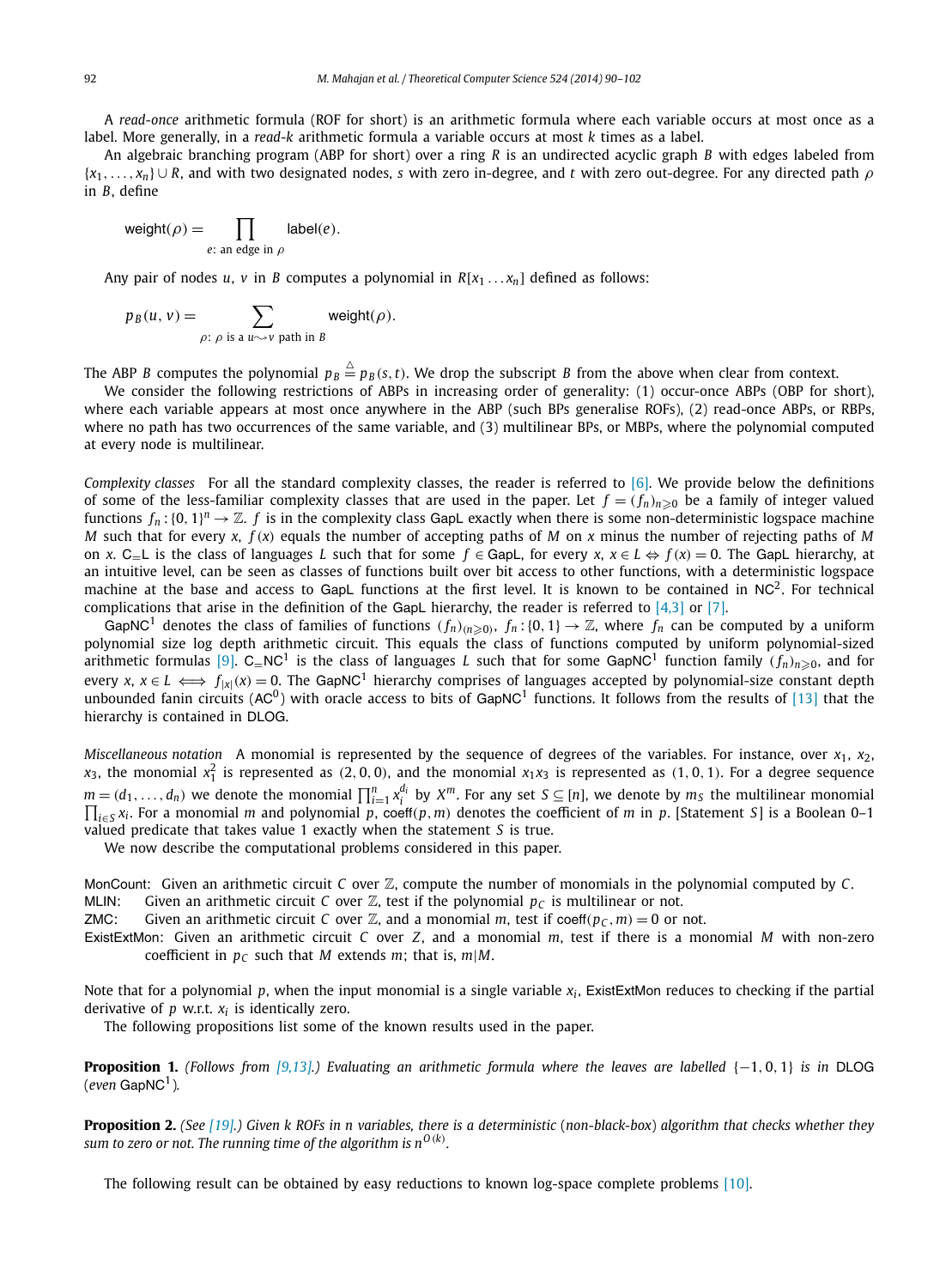#### <span id="page-3-0"></span>**Proposition 3.** *(See [\[10\].](#page-12-0)) The following problems are in* DLOG:

- (1) *Given a formula F, a gate*  $g \in F$ *, and a variable x, checking whether*  $x \in \text{var}_g$ *.*
- (2) *Given a rooted tree T , and two nodes u, v, find lowest common ancestor* (*LCA*) *of u and v.*

#### **3. Multilinearity and identity tests**

In this section we consider read-twice formulas, and the problems of testing multilinearity MLIN and testing identically zero PIT on read-2 and read-3 formulas. We first look at the read-2 case.

### *3.1. Read-2 formulas*

The individual degree of a variable in a polynomial *p* computed by read-twice formula *F* is bounded by two. Thus, multilinearity testing boils down to testing if the second order partial derivative of *F* with respect to *xi* is zero for every variable *xi* . Note that the second-order partial derivative of *F* with respect to *xi* is a polynomial in *n*−1 variables; thus MLIN reduces to *n* instances of PIT on *n* − 1 variables. Our approach is to use the inductive structure of a read-twice polynomial to test these partial derivatives for zero, using the knowledge of multilinearity of gates at the lower levels. As an aid in this computation, we also check, for each gate *g* and each variable *x*, whether *x* survives in  $p_{\varphi}$ .

**Theorem 4.** *For read-twice formulas, the problems* PIT*,* ExistExtMon*(φ, x), and* MLIN (*where φ is the input formula and x is a single variable in it*) *are in P.*

**Proof.** Let  $\phi$  be the given read-twice formula on variables  $x_1, \ldots, x_n$ , with *S* internal nodes. Without loss of generality, assume that  $\phi$  is strictly alternating. That is, inputs to a + gate are either leaves or are  $\times$  gates, and inputs to a  $\times$  gate are either leaves or are  $+$  gates.

We proceed by induction on the structure of the formula *φ*.

We iteratively compute, for each gate *g* in  $\phi$  and each variable  $x \in X$ , the following set of 0–1 valued functions:

 $PIT(g) = 1 \Leftrightarrow p_g \equiv 0$ ,  $MLIN(g) = 1 \Leftrightarrow p_g$  is multilinear,

ExistExtMon( $g$ ,  $x$ ) = 1  $\Leftrightarrow$   $p_g$  has a monomial *m* that contains *x*.

We say that *x* survives in *g* if ExistExtMon( $g$ ,  $x$ ) = 1.

The base case is when  $\phi$  is a single variable or a constant. That is,  $\phi$  consists of a single gate *g* that is labelled *L* ∈  $\{x_1, \ldots, x_n\} \cup \{0, +1, -1\}$ . Then PIT(g) = 1 if and only if  $L = 0$ , MLIN(g) = 1 always, and ExistExtMon(g, x) = 1 if and only if  $L = x$ .

Now assume that for every gate *u* below the root gate of *φ*, the above functions have been computed and stored as bits. Let *f* be the root gate of *φ*. We show how to compute these functions at *f* . The order in which we compute them depends on whether  $f$  is  $\times$  or a + gate.

First, consider  $f = g \times h$ . We compute the functions in the order given below.

- 1. PIT( $f$ ):  $f$  is identically zero if and only if at least one of  $g$ ,  $h$  is. Thus PIT( $f$ ) = PIT( $g$ )  $\vee$  PIT( $h$ ).
- 2. MLIN $(f)$ : If  $f$  is identically zero, then it is vacuously multilinear. Otherwise, for it to be multilinear, it must be the product of two (non-zero) multilinear polynomials in disjoint sets of variables. Thus

$$
\mathsf{MLIN}(f) = \mathsf{PIT}(f) \vee \bigg[\mathsf{MLIN}(g) \wedge \mathsf{MLIN}(h) \wedge \bigg(\bigwedge_{x \in X} \big[\neg \mathsf{ExistExtMon}(g,x) \vee \neg \mathsf{ExistExtMon}(h,x)\big]\bigg)\bigg].
$$

Note that the PIT(*f*) term is necessary, since *f* can be multilinear even if, for instance, *g* is not, provided  $h \equiv 0$ . 3. ExistExtMon(*f*, *x*): *x* appears in  $p_f$  if and only if  $p_f \neq 0$  and *x* appears in at least one of  $p_g$ ,  $p_h$ . Thus

$$
\text{ExistExtMon}(f, x) = \neg \text{PIT}(f) \land \big[\text{ExistExtMon}(g, x) \lor \text{ExistExtMon}(h, x)\big].
$$

Next, consider  $f = g + h$ . We compute the functions in the order given below.

- 1. MLIN $(f)$ : Since  $f$  is read-twice, a non-multilinear monomial in  $g$  cannot get cancelled by a non-multilinear monomial in *h*; that would require at least 4 occurrences of some variable. Thus, *f* is multilinear only if both *g* and *h* are. The converse is trivially true. Thus  $MLIN(f) = MLIN(g) \wedge MLIN(h)$ .
- 2. ExistExtMon( $f, x$ ): This is the non-trivial part of this proof; we defer the description to a bit later.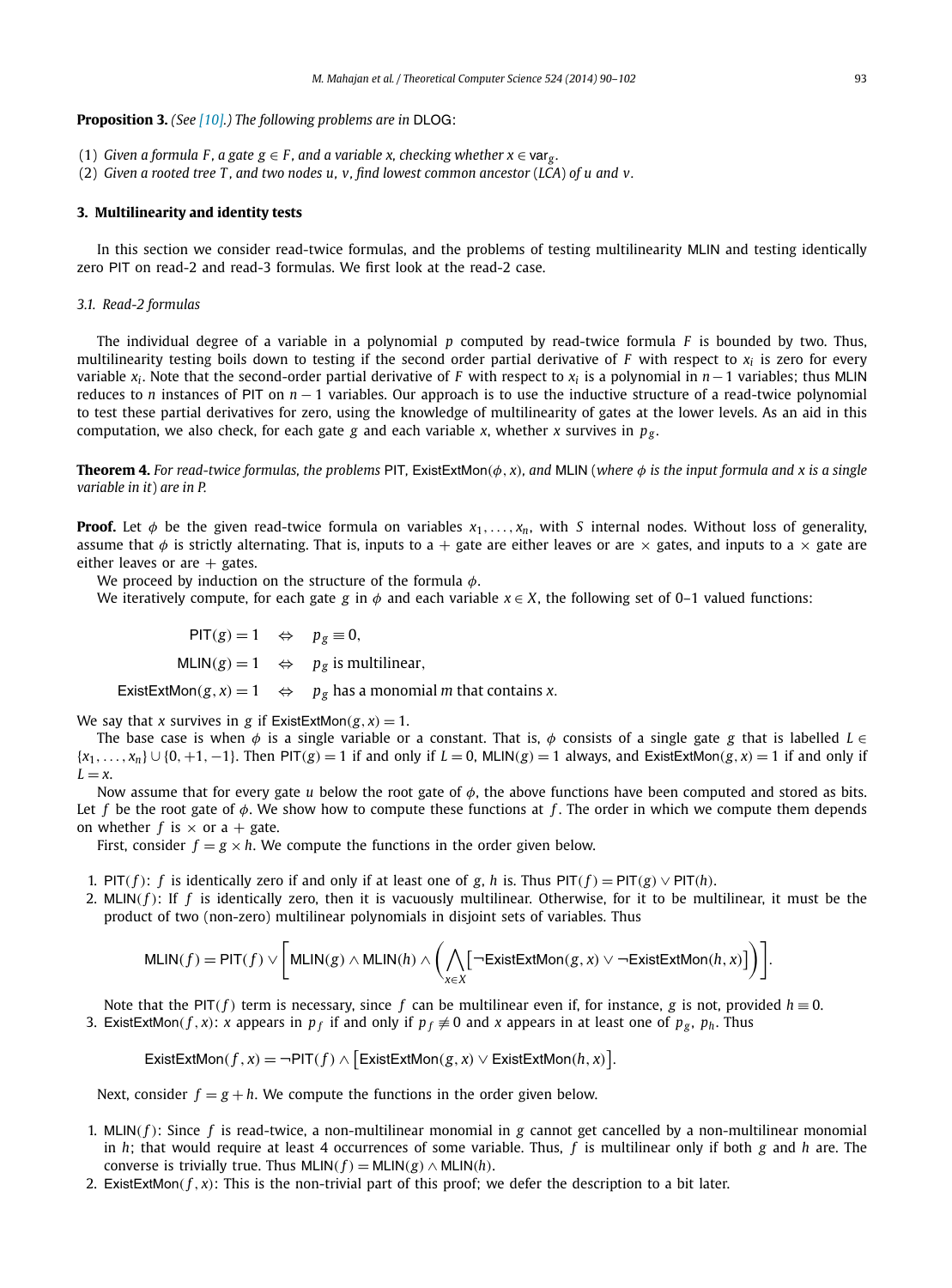3.  $PIT(f)$ : Once we compute the functions above, this is straightforward:

$$
\mathsf{PIT}(f) = [f(0) = 0] \land \bigwedge_{x \in X} \neg \mathsf{ExistExtMon}(f, x).
$$

Checking if  $f(0) = 0$  is feasible; see [Proposition 1.](#page-2-0)

We now complete the description for computing ExistExtMon( $f$ ,  $x$ ) when  $f = g + h$ . If  $x$  survives in neither  $g$  nor  $h$ , then it does not survive in *f* . But if it survives in exactly one of *g*, *h*, it cannot get cancelled in the sum, so it survives in *f* . Thus

ExistExtMon*(g, x)* ∨ ExistExtMon*(h, x)* = 0 ⇒ ExistExtMon*(f , x)* = 0*,* ExistExtMon $(g, x) \oplus$ ExistExtMon $(h, x) = 1 \implies$ ExistExtMon $(f, x) = 1$ .

So now assume that *x* survives in both *g* and *h*. We can write the polynomials computed at *g*, *h* as  $p_g = \alpha x + \alpha'$  and  $p_h=\beta x+\beta'$ , where  $\alpha'$ ,  $\beta'$  do not involve *x*; and we know that  $\alpha\neq0$ ,  $\beta\neq0$ . We want to determine whether  $\alpha+\beta\equiv0$ .

Since *x* appears in  $V_g$  and  $V_h$ , and since *f* is read-twice, we conclude that *x* is read exactly once each in *g* and in *h*. Hence *α*, *β* also do not involve *x*.

We construct a formula computing *α* as follows: In the sub-formula rooted at *g*, let *ρ* be the unique path from *x* to *g*. For each  $+$  gate *u* on the path  $\rho$ , let *u'* be the child of *u* not on  $\rho$ ; replace *u'* by the constant 0. Thus we retain only the parts that multiply *x*; that is, we compute *αx*. Setting *x* = 1 gives us a formula *G* computing *α*. A similar construction with the formula rooted at *h* gives a formula *H* computing *β*. Set  $F = G + H$ . Note that *F* is also a read-twice formula, and it computes  $\alpha + \beta$ . Thus in this case ExistExtMon( $f$ ,  $\alpha$ ) = 1  $\Leftrightarrow$  PIT( $F$ ) = 0, so we need to determine PIT( $F$ ).

Let *Y* denote the set of variables appearing in *F*;  $Y \subseteq X \setminus \{x\}$ . Partition *Y*:

*A*: variables occurring only in *G*;

*B*: variables occurring only in *H*;

*C*: variables occurring in *G* and *H*.

If *A* ∪ *B* = ∅, then *Y* = *C*, and each variable in *F* appears once in *G* and once in *H*. That is, both *G* and *H* are read-once formulas. We can now determine  $PIT(F)$  in time polynomial in the size of *F* using [Proposition 2.](#page-2-0)

If  $A \cup B \neq \emptyset$ , then let  $y \in A$ . If *y* survives in *G*, it cannot get cancelled by anything in *H*, so it survives in *F* and *F*  $\neq$  0. Similarly, if any *y* ∈ *B* survives in *H*, then *F*  $\neq$  0. We briefly defer how to determine this and complete the high-level argument. If no  $y \in A$  survives in *G*, and no  $y \in B$  survives in *H*, then let  $F' = G' + H'$  be the formula obtained from *F*, *G*, *H* by setting variables in  $A \cup B$  to 0. Clearly, the polynomial computed remains the same; thus  $\alpha + \beta = p_F = p_F|_{A \cup B \leftarrow 0} = p_F$ . But *F'* satisfies the previous case (with respect to *F'*,  $A' \cup B' = \emptyset$ ), and so we can use [Proposition 2](#page-2-0) as before to determine  $PIT(F') = PIT(F)$ .

What remains is to describe how we determine whether a variable *y* ∈ *A* survives in *G*. (The situation for *y* ∈ *B* surviving in *H* is identical.) We exploit the special structure of *G*: there is a path  $\rho$  where all the  $+$  gates have one argument 0 and the path ends in a leaf labeled 1. Let  $\mathcal{T} = \{T_1, \ldots, T_\ell\}$  be the subtrees hanging off the  $\times$  gates on  $\rho$ ; let  $u_i$  be the root of  $T_i$ . Note that each  $T_i \in \mathcal{T}$  is a sub-formula of our input formula  $\phi$ , and hence by the iterative construction we know the values of the functions PIT, MLIN, ExistExtMon at gates in these sub-trees. In fact, we already know that  $PIT(u_i) = 0$  for all *i*, since we are in the situation where  $\alpha \neq 0$ , and  $\alpha = \prod_{i=1}^{\ell} p_{u_i}$ . Hence, if *y* appears in just one sub-tree  $T_i$ , then ExistExtMon(*G*, *y*) = ExistExtMon( $u_i$ , y). If y appears in two sub-trees  $T_i$ ,  $T_j$ , then ExistExtMon( $G$ , y) = ExistExtMon( $u_i$ , y)  $\vee$  ExistExtMon( $u_i$ , y).  $\Box$ 

A question that arises naturally here is whether this algorithm is optimal, or whether the PIT problem for read-twice formulas is in some class smaller than P. Note that the input formula *F* can be re-structured into an equivalent log-depth formula  $F'$ , as described in  $[8,9]$ . If the resulting formula is also read-twice, then it appears that the above algorithm can be applied to  $F'$ , with a careful implementation to keep track of partial values, to yield an upper bound in NC. However, we have not examined the possibility of such an implementation, because it is not at all clear that the depth restructuring does actually preserve the number of times a variable is read.

#### *3.2. Read-3 formulas*

The algorithm in the previous section crucially uses the PIT algorithm from [\[19\]](#page-12-0) for *k*-sum-of-ROFs. A stronger result due to [\[5\]](#page-11-0) gives PIT algorithms for read-*k* formulas that compute multilinear polynomials at each node. Using this algorithm instead of [\[19\],](#page-12-0) we obtain poly-time PIT and MLIN tests for read-thrice (as opposed to read-twice) formulas. However, we pay a cost: we can no longer check at every node *g* whether a variable survives at *g* (the bit ExistExtMon $(g, x)$ ). We can compute this information only at nodes *g* where all descendants compute multilinear formulas. The fact that we can compute ExistExtMon*(g, x)* everywhere in the read-twice case may be of independent interest (it seems to be a useful fact where enumerating monomials is concerned). In the following, we prove that for read-3 formulas, PIT and MLIN are in P: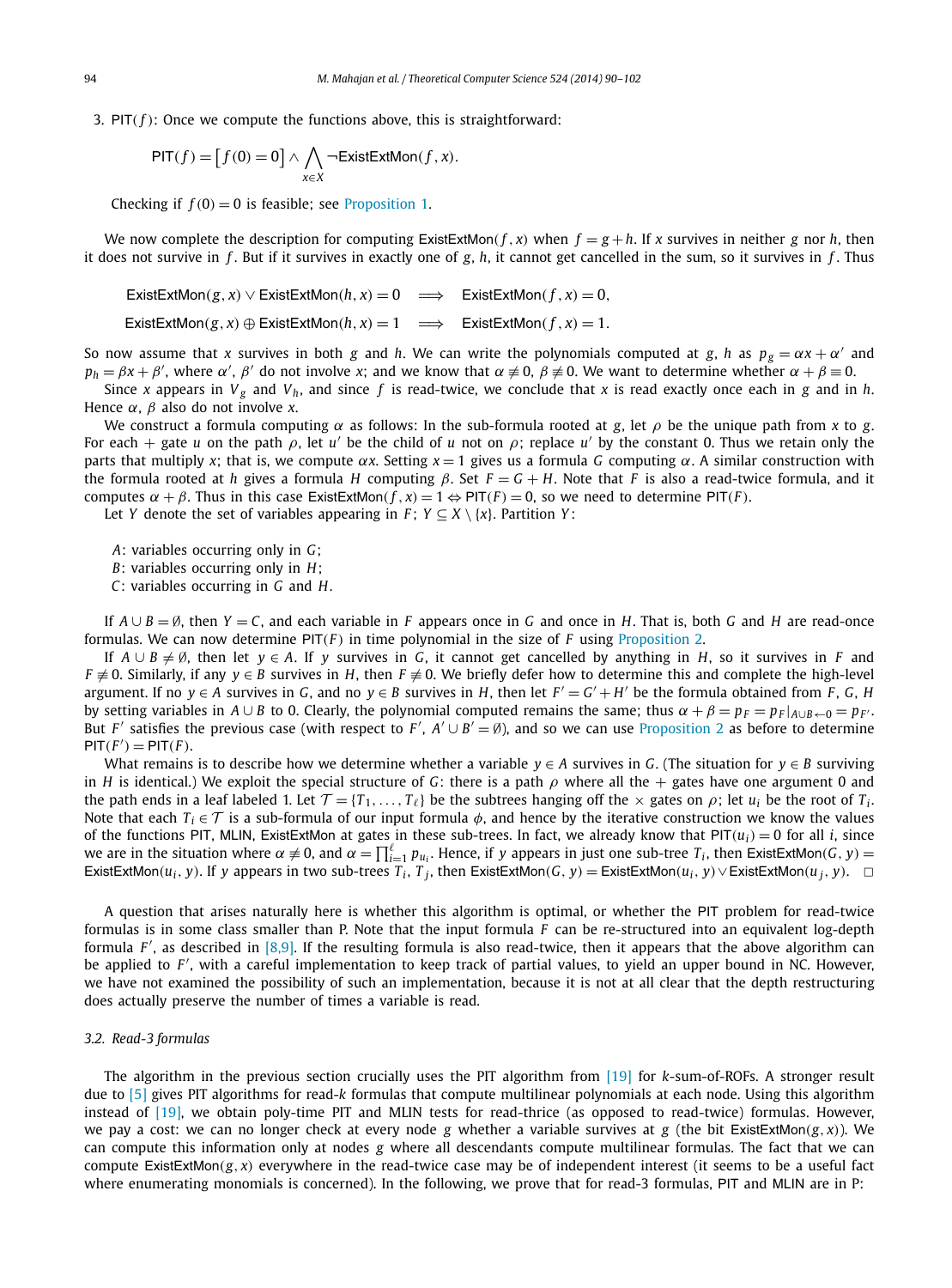<span id="page-5-0"></span>**Theorem 5.** Given a read-thrice formula F with leaves labeled by variables from  $X = \{x_1, \ldots, x_n\}$  or constants from  $\{-1, 0, 1\}$  and *nodes labeled* + *or* ×*, there is an efficient deterministic algorithm that decides if F computes the identically zero polynomial, and if not, whether it computes a multilinear polynomial.*

**Proof.** Algorithm Idea: We proceed bottom-up, processing nodes of the formula, collecting as much information as possible/necessary about the polynomial computed at each node. The type of information collected for a node *g* could be:  $MLIN(g)$ ,  $PIT(g)$ , ExistExtMon $(g, x)$  for  $x \in X$ .

For nodes *g* computing multilinear polynomials, we will compute all this information.

For nodes where we detect non-multilinearity (and hence know that the polynomial is not identically zero), we will not compute any additional information.

We repeatedly use collected information to prune the formula. For instance, we ensure that no leaf is labeled 0 by moving the zeroes up (replace  $g + 0$  by  $g$ ;  $g \times 0$  by 0). We ensure that for each non-leaf node g,  $var(g) \neq \emptyset$  (replace a node adding or multiplying constants by a leaf labeled with the resulting value). Note that the resulting formulas can have any constants from  $Z$  at the leaves.

Further, for nodes *g* where we determine that the identically zero formula is computed, we will cut away the subformula rooted at *g*, replacing it by a leaf labelled zero, and then eliminate the zero-leaf as discussed above. Thus a node that is processed and not deleted necessarily computes a non-zero polynomial.

We will also maintain the following property: for nodes *g* where we determine that a multilinear formula is computed, the subformula rooted at *g* computes multilinear formulas at each node.

Assume that we have a pruned formula. At a leaf, the required information is trivial to compute. Consider a node *f* where the information has been computed at the children of *f* .

**Case 1.**  $f = g \times h$ . PIT(f) = PIT(g)  $\vee$  PIT(h). However, by the pruning we have described above, we know that  $g, h \neq 0$  and so  $f \not\equiv 0$ ,  $PIT(f) = 0$ .

Since  $f \neq 0$ , if either of *g*, *h* is non-multilinear then so is *f*. If both *g* and *h* are multilinear, then *f* is multilinear if and only no variable survives in both *g* and *h*. Thus we can compute MLIN(*f*) from the information at *g*, *h*:

$$
\mathsf{MLIN}(f) = \mathsf{MLIN}(g) \land \mathsf{MLIN}(h) \land \bigwedge_{x \in X} \left( \neg \mathsf{ExistExtMon}(g, x) \lor \neg \mathsf{ExistExtMon}(h, x) \right).
$$

When *f* is multilinear, we need to compute the auxiliary information as well. Note that we have already ensured that all nodes below g and *h* compute multilinear polynomials, so this property is already true for *f*. For any  $x \in X$ , ExistExtMon( $f$ ,  $x$ ) = ExistExtMon( $g$ ,  $x$ )  $\vee$  ExistExtMon( $h$ ,  $x$ ).

**Case 2.**  $f = g + h$ . Computing MLIN(*f*): Since the formula is read-thrice, if any one of *g*, *h* (say *g*) is not multilinear and hence has an  $x^2$  term for some  $x \in X$ , then this term cannot be cancelled by the other summand (say *h*) since *h* has at most one occurrence of *x*. So f is not multilinear. If  $g$ ,  $h$  are both multilinear, then so is  $g + h$ . Thus

 $MLIN(f) = MLIN(g) \wedge MLIN(h)$ .

Computing PIT(*f*): If *f* is not multilinear, then  $f \neq 0$  and so PIT(*f*) = 0. In this case, we do not compute any further information abut *f* .

But if *f* is multilinear, we still need to check if *f* ≡ 0. We have already ensured that all nodes in the sub-formulas rooted at *g*, *h* and hence in the sub-formula rooted at *f* compute multilinear polynomials. And the sub-formula is read-thrice. So using [\[5\],](#page-11-0) we can test whether  $f \equiv 0$ .

Computing the remaining information: If we detect that a multilinear *f* is identically 0, we replace the subformula rooted at *f* by 0 and move the constants up as far as possible.

If we detect that *f* is multilinear but  $f \neq 0$ , then we need to compute the bits ExistExtMon(*f*, *x*). By multilinearity,  $f(X) = Ax + B$  where A, B do not use x. We want to know if  $A \equiv 0$  (this is equivalent to ExistExtMon(f, x) = 0). A is computed by the formula  $f |_{x=1} - f |_{x=0}$ . We have already ensured that all nodes in the sub-formulas rooted at *g*, *h* and hence in the sub-formula rooted at *f* compute multilinear polynomials. Thus the formula for *A* is multilinear and reads every variable at most 6 times. Using [\[5\],](#page-11-0) we can test whether  $A \equiv 0$ .  $\Box$ 

### **4. Counting monomials**

We now consider the MonCount problem. First we show that it is very hard even for read-twice formulas. Then we consider ROFs and OBPs. In both ROFs and OBPs, a monomial, once generated in a sub-formula/program, can be cancelled only by multiplication with a zero polynomial. We exploit this fact to obtain efficient algorithms for counting monomials in ROFs and OBPs.

#### *4.1. Hardness of* MonCount

We show that even for formulas that are monotone (no negative constants) and are read-twice, and furthermore, are decomposable as the sum of two read-once formulas, MonCount is as hard as #P.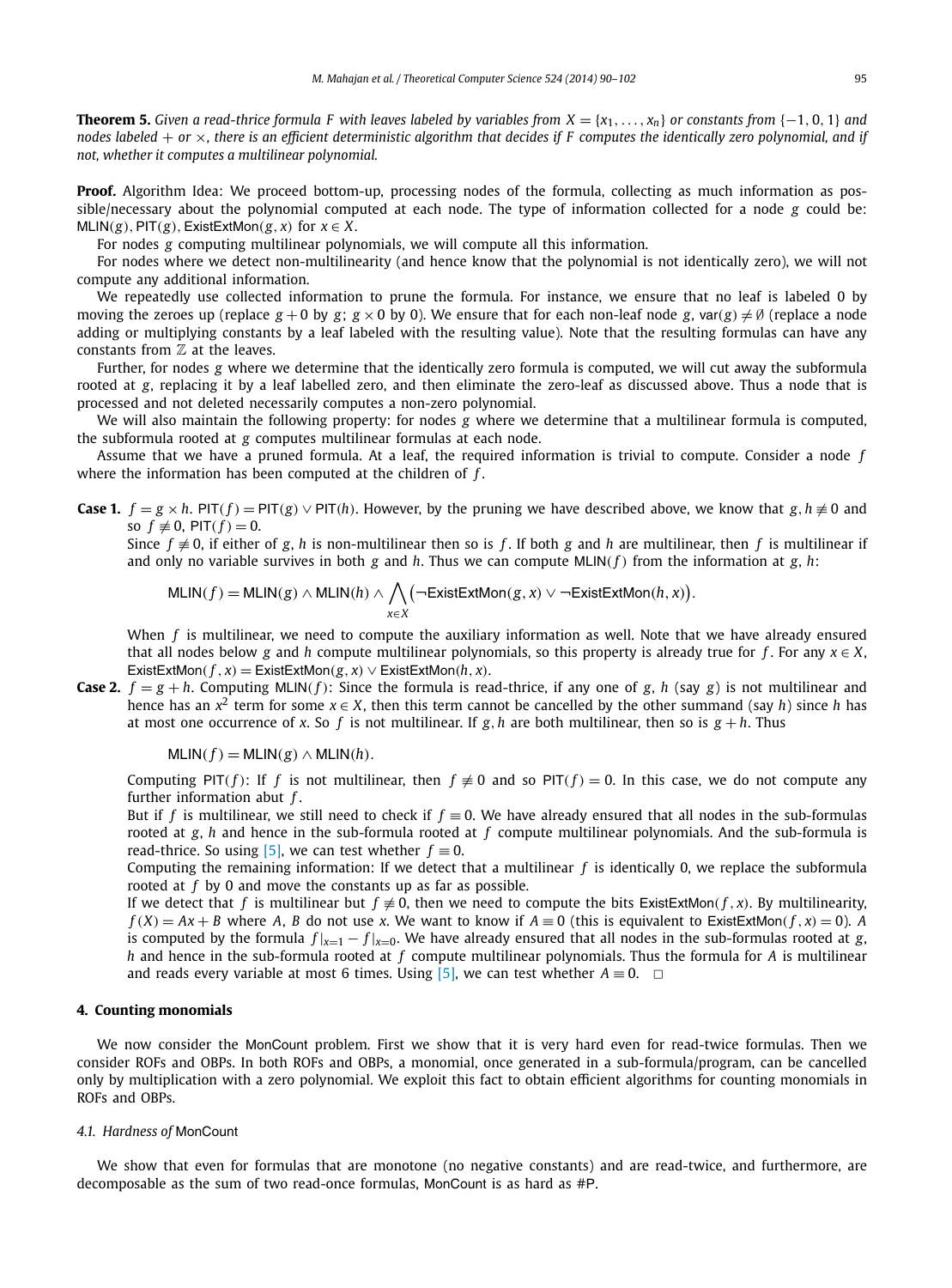#### <span id="page-6-0"></span>**Theorem 6.** MonCount *is* #P *complete for the sum of two monotone read-once formulas.*

**Proof.** First we show hardness. Valiant showed [\[21\]](#page-12-0) that the problem of computing the number of perfect matchings in a bipartite graph is #P hard. We reduce this to the problem of computing the number of monomials common to two monotone read-once alternation-depth two formulas. Then we reduce the latter problem to computing the number of monomials in the sum of two monotone alternation-depth two read once formulas.

Let  $G = (U, V, E)$  be a bipartite graph with  $|U| = |V| = n$ . Let  $X = \{x_{uv} | (u, v) \in E\}$ . Define two polynomials

$$
f = \prod_{u \in U} \left( \sum_{v: (u,v) \in E} x_{uv} \right); \qquad g = \prod_{v \in V} \left( \sum_{u: (u,v) \in E} x_{uv} \right).
$$

Clearly, both *f* and *g* are computable by alternation-depth two read-once formulas. Consider a monomial *m* common to both *f* and *g*. Since *m* is in *f*, it contains, for each  $u \in U$ , exactly one variable of the form  $x_{uv}$ . Similarly, since *m* is in *g*, *it* contains, for each *v* ∈ *V*, exactly one variable of the form  $x_{uv}$ . Thus the set  ${(u, v) | x_{uv} ∈ m}$  is a perfect matching in *G*. Conversely, any perfect matching M in G corresponds to a unique monomial  $\prod_{(u,v)\in M} x_{uv}$  that is common to both  $f$  and  $g$ . Therefore, the number of perfect matchings in *G* is equal to the number of common monomials of *f* and *g*. Let  $#(f \cap g)$ denote the later number.

Since *f* and *g* are monotone formulas, adding them cannot result in any monomial cancellations. Thus

$$
#(f+g) = #f + #g - #(f \cap g).
$$

Since  $#f$  and  $#g$  are ROFs,  $#f$  and  $#g$  can be computed easily in P. (Theorem 7 below shows that in fact it can be computed in DLOG.) Hence, using the above relation, computing  $\#(f \cap g)$  reduces to computing  $\#(f + g)$ , and the reduction is computable in polynomial time (even logspace).

To see the #P upper bound, consider  $f + g$ , where f and g are monotone ROFs. A monomial m appears in  $f + g$  if and only if it appears in at least one of *f* , *g*. Now define a non-deterministic machine *M* as follows: *M* guesses a monomial m, computes  $a = ZMC(f, m)$  and  $b = ZMC(g, m)$ , and accepts if  $a \vee b = 1$ . The number of accepting paths of M is exactly  $#(f + g)$ . Since f and g are ROFs, a and b can be computed in polynomial time [\(Theorem 18](#page-9-0) below shows that in fact it can be computed in DLOG). All potential monomials are multilinear and so can be guessed in polynomial time. Hence *M* is an NP machine, as required.  $\Box$ 

#### *4.2. Counting monomials in read-once formulas*

**Theorem 7.** Given a read-once formula F, MonCount( $p_F$ ) can be computed by an AC<sup>0</sup> circuit with oracle gates for GapNC<sup>1</sup> functions. *Hence it can be computed in* DLOG*.*

We start with some notations. For any gate *g* in *F*, let #*g* denote the number of monomials in the polynomial  $p_g$ computed at *g*. (The constant term, even if non-zero, does not count as a monomial.) Define a 0–1 valued bit NZ*(g)*, to indicate whether or not the constant term of  $p_g$  is zero, as follows:

$$
NZ(g) = \begin{cases} 1 & \text{if } p_g(0) \neq 0, \\ 0 & \text{otherwise.} \end{cases}
$$

**Lemma 8.** The language L defined below is in  $C=NC<sup>1</sup>$ :

 $L = \{ \langle F, g \rangle \mid F \text{ is an arithmetic formula, } g \text{ is a gate in } F, \text{ and } \mathsf{NZ}(g) = 0 \}.$ 

**Proof.** Convert *F* to formula *F'* where all variables are set to 0, and *g* is the output gate. Then *F'* evaluates to  $p_g(0)$ , so we need to check if *F'* evaluates to 0. By [Proposition 1,](#page-2-0) this check can be performed in  $C=NC^1$ .  $\Box$ 

**Proof of Theorem 7.** Since *F* is a read-once formula, we can compute the value of # *f* for each gate *f* inductively, based on the structure of *F* beneath *f*. When *f* is a leaf node, it is labelled 0 or  $\pm$ 1 or  $x_i$  for some *i*.

$$
\#(0) = \#(\pm 1) = 0; \qquad \#(x_i) = 1.
$$

Now assume *f* is not a leaf. Suppose  $f = g + h$ , then *g* and *h* are variable-disjoint read-once formulas. Since the monomials of *g* and *h* are distinct,

$$
\#f = \#g + \#h. \tag{1}
$$

Finally, suppose  $f = g \times h$ , then again g and h are variable-disjoint. Each pair of monomials m in  $p_f$  and m' in  $p_g$  gives rise to a monomial *mm'* in  $p_f$ . In addition, if  $p_g(0) \neq 0$ , then each *m'* also appears as a monomial in  $p_f$ ; similarly for  $p_h(0)$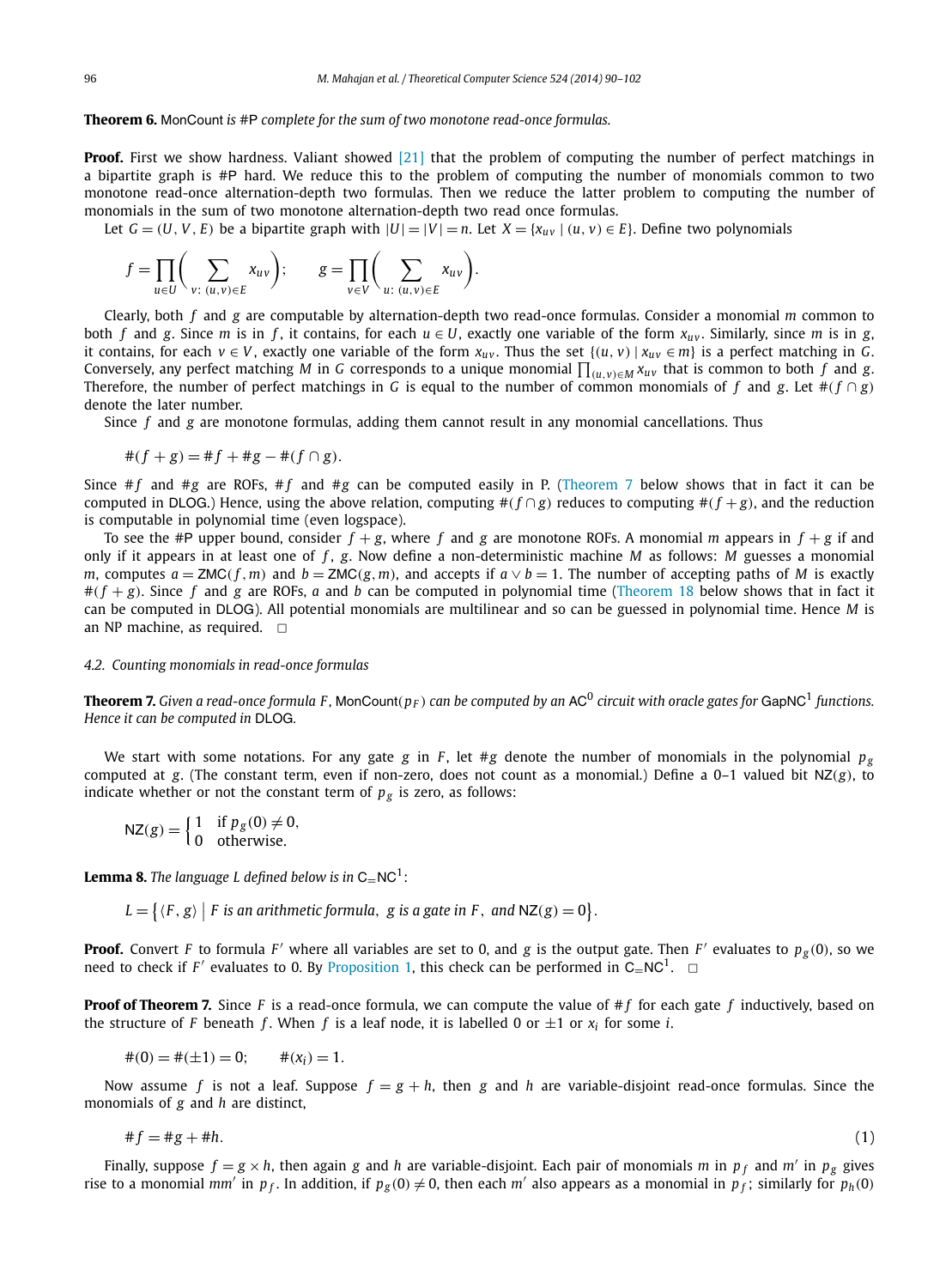<span id="page-7-0"></span>and *m*. Thus

$$
\#f = [\#g \times \#h] + [\#g \times \mathsf{NZ}(h)] + [\mathsf{NZ}(g) \times \#h].\tag{2}
$$

Using Eqs. [\(1\) and \(2\),](#page-6-0) we can transform the given read-once formula *F* to a new formula *F'* over  $\mathbb Z$  that computes MonCount(*F*). The transformation is local, and can be done in AC<sup>0</sup> with oracle access to C<sub>=</sub>NC<sup>1</sup>. For each gate *f* in *F* the local transformation can be described as follows: If *f* is a leaf gate, then relabel *f* by  $\#f$ . If  $f = g + h$ , then apply Eq. [\(1\).](#page-6-0) If  $f = g \times h$ , using Eq. (2) involves using #g and #h more than once, and so we do not get a formula. However, we can modify Eq.  $(2)$  so that  $#f$  gets the structure of a formula, with oracle access to NZ. We use the identity

$$
#(g \times h) = (*g + NZ(g)) \times (*h + NZ(h)) - (NZ(g) \times NZ(h)).
$$

The values NZ*(g)* and NZ*(h)* can be obtained with oracle access to the language *L* defined in [Lemma 8.](#page-6-0) Now #*g* and #*h* are used only once.

Thus, from *F* we construct a formula *F*<sup>"</sup> where the leaves of *F*<sup>"</sup> are labeled by constants 0,  $\pm 1$  or by the outputs of  $C=NC<sup>1</sup>$  oracle gates. Equivalently, in AC<sup>0</sup>(C<sub>=</sub>NC<sup>1</sup>), we can transform *F* to formula *F'* whose leaves are labeled by 0,  $\pm$ 1. By construction,  $F'$  is variable-free, and  $\#p_F = \text{val}(F')$ . By [Proposition 1,](#page-2-0)  $\text{val}(F')$  can be computed in GapNC<sup>1</sup>, completing the proof.  $\square$ 

**Remark 9.** The AC<sup>0</sup> circuit constructed above needs oracle access mainly to C $-NC<sup>1</sup>$  gates, which check whether a GapNC<sup>1</sup> function is zero or not. Only the topmost oracle query requires the entire value of the GapNC<sup>1</sup> function.

For any polynomial p,  $p \equiv 0$  if and only if the constant term of p is 0 and MonCount(p) is 0. Hence, from [Theorem 7](#page-6-0) and [Lemma 8,](#page-6-0) we have the following:

**Corollary 10.** *In the non-blackbox setting,* PIT *on ROFs is in the* GapNC *hierarchy and hence in* DLOG*.*

#### *4.3. Counting monomials in occur-once branching programs*

We now show how to count monomials in OBPs. The approach used in [Theorem 7](#page-6-0) does not directly generalise to OBPs, i.e., knowing MonCount at immediately preceding nodes is not enough to compute MonCount at a given node in an OBP. However, since every variable occurs at most once in an OBP, every path generating a monomial should pass through one of these edges. This allows us to keep track of the monomials at any given node of the OBP, given the monomial count of all of its predecessors.

We begin with some notations. Let *B* be an occur-once BP on the set of variables *X*, and *u*, *v* be any nodes in *B*. Let  $c(u, v)$  be the constant term in  $p(u, v)$ . We define the 0–1 valued indicator function that describes whether this term is non-zero:

 $NZ(u, v) = \begin{cases} 1 & \text{if } c(u, v) \neq 0, \\ 0 & \text{otherwise} \end{cases}$ 0 otherwise*.*

We cannot directly use the strategy we used for ROFs, since even in an OBP, there can be cancellations due to the constant terms. For instance, in the figure below,  $\#p(s, b) = \#p(s, c) = 1$ , but  $\#p(s, t) = 0$ .



We therefore identify edges critical for a polynomial. We say that edge  $e = (w, u)$  of *B* is critical to *v* if

1. label $((w, u)) \in X$ ; and

2. *B* has a directed path  $\rho$  from *u* to *v* consisting only of edges labeled by  $\{-1, 1\}$ .

We have the following structural property for the monomials in  $p(s, v)$ :

**Lemma 11.** *In an occur-once OBP B with start node s, for any node v in B,*

$$
p(s, v) = c(s, v) + \sum_{(w, u) \text{ critical to } v} p(s, w) \cdot \text{label}(w, u) \cdot c(u, v).
$$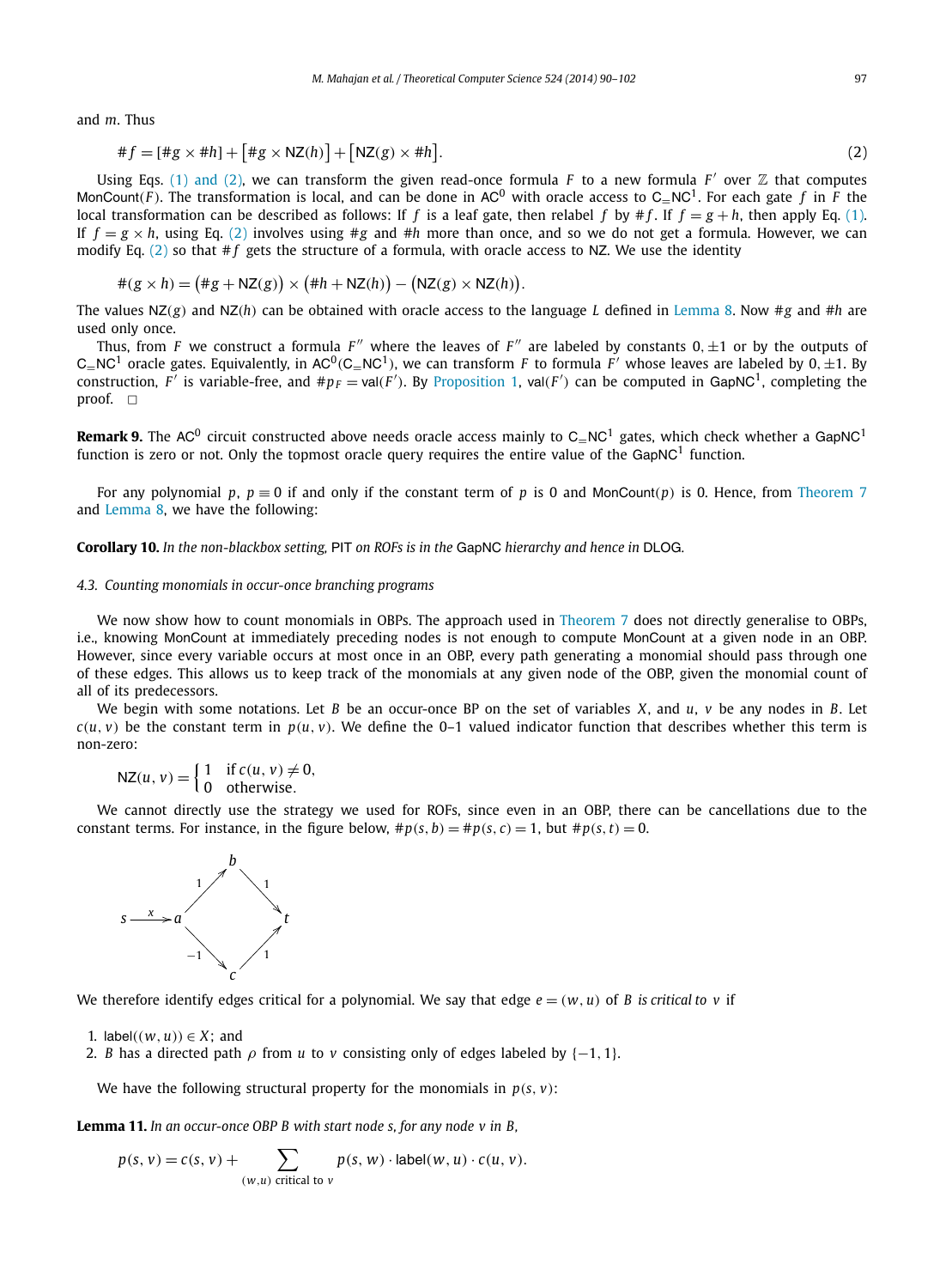<span id="page-8-0"></span>**Proof.** First, note that if edges  $(w, u) \neq (w', u')$  are both critical to v, then the monomials in  $p(s, w) \cdot$ label $(w, u)$  and  $p(s, w') \cdot$ label $(w', u')$  will be disjoint, because P is occur-once. (The variables labelling  $(w, u)$  and  $(w', u')$  make the monomials distinct.) Moreover, for any monomial *m* in  $p(s, v)$ , there is exactly one critical edge  $(w, u)$  such that the monomial *m* has non-zero coefficient in the polynomial  $p(s, w) \times$  label $(w, u)$ . The critical edge corresponds to the last variable of the monomial to be "collected" en route to  $\nu$  from *s*. This completes the proof.  $\Box$ 

For nodes *w*, *u*, *v* in *B* where *(w, u)* is an edge, define a 0–1 valued indicator function that specifies whether or not  $(w, u)$  is critical to  $v$ . That is,

$$
critical((w, u), v) = \begin{cases} 1 & \text{if } (w, u) \text{ is critical for } v, \\ 0 & \text{otherwise.} \end{cases}
$$

Using this and [Lemma 11,](#page-7-0) we can show:

**Lemma 12.** *In an occur-once OBP B with start node s, for any node v in B,*

$$
\#p(s, v) = \sum_{e=(w, u)} \text{critical}(\langle w, u \rangle, v) \cdot (\#p(s, w) + \mathsf{NZ}(s, w)) \cdot \mathsf{NZ}(u, v).
$$

**Proof.** Consider the expression  $p(s, w) \times |$ abel(w, u), where (w, u) is an edge critical to v. Then  $|abe|(w, u)$  is in X, and multiplies every monomial in  $p(s, w)$ . Hence every monomial of  $p(s, w)$  contributes a monomial to  $p(s, w) \times$  label(w, u). Additionally, if  $c(s, w) \neq 0$ , then  $c(s, w) \times$  label $(w, u)$  too contributes a monomial. Hence

 $\#\big[p(s, w) \times \text{label}(w, u)\big] = \#p(s, w) + \mathsf{NZ}(s, w).$ 

Using this observation along with [Lemma 11](#page-7-0) completes the proof.  $\Box$ 

If *w* is not in a layer to the left of *v*, then  $(w, u)$  cannot be critical to *v*, and so  $\#p(s, w)$  is not required while computing  $#p(s, v)$ . Hence we can sequentially evaluate  $#p(s, v)$  for all nodes v in layers going left to right, provided we have all the values  $NZ(s, w)$  and critical $(\langle w, u \rangle, v)$ .

**Lemma 13.** *Define languages L*1*, L*<sup>2</sup> *as follows*:

 $L_1 = \left\{ \langle B, u, v \rangle \mid B \text{ is an OBP}, u, v \text{ are nodes in } B \text{, and } \mathsf{NZ}(u, v) = 0 \right\},$ 

 $L_2 = \{ (B, u, v, w) \mid B \text{ is an OBP}, u, v, w \text{ are nodes in } B \text{, and critical}(\langle w, u \rangle, v) = 1 \}.$ 

*Then*  $L_1$  *and*  $L_2$  *are both in*  $C_$ <sub>*=*</sub> $L$ *.* 

**Proof.** Delete from B all edges with labels from X to get a variable-free BP B'. Then  $p_{B'}(u, v) = c_B(u, v)$ . Checking whether  $p_{B'}(u, v) = 0$  is the canonical complete problem for C<sub>=</sub>L. Hence *L*<sub>1</sub> is in C<sub>=</sub>L. To check membership in *L*<sub>2</sub>, we need to check that label $(w, u) \in X$  and that *v* is reachable from *u* in *B'*. This can be done in NLOG, which is contained in C<sub>=</sub>L.  $\Box$ 

From Lemma 12, the comment following it, and Lemma 13, we obtain a polynomial time algorithm to count the monomials in  $p_B$ .

**Theorem 14.** Given an occur-once branching program B, the number of monomials in  $p<sub>B</sub>$  can be computed in P.

With a little bit of care, we can obtain the following stronger result:

**Theorem 15.** Given an occur-once branching program B, the number of monomials in p<sub>B</sub> can be computed in the GapL hierarchy and *hence in* NC2*.*

**Proof.** Starting from *B*, we construct another BP *B'* as follows: *B'* has a node *v'* for each node *v* of *B*. For each triple *w*, *u*, v where  $(w, u)$  is an edge in B, we check via oracles for  $L_1$  and  $L_2$  whether  $(w, u)$  is critical to v and whether  $NZ(u, v) = 1$ . If both checks pass, we add an edge from  $w'$  to  $v'$ . We also check whether  $NZ(s, w) = 1$ , and if so, we add an edge from *s* to *v* . (We do this for every *w*, *u*, so we may end up with multiple parallel edges from *s* to *v* . To avoid this, we can subdivide each such edge added.) *B'* thus implements the right-hand-side expression in Lemma 12. It follows that  $p_{B'}(s', v')$ equals  $#p_B(s, v)$ . Note that *B'* can be constructed in logspace with oracle access to C<sub>=</sub>L. Also, since *B'* is variable-free, it can be evaluated in GapL. Hence  $\#p_B$  can be computed in the GapL hierarchy.  $\Box$ 

As in [Corollary 10,](#page-7-0) using Theorem 15 and Lemma 13, we have:

**Corollary 16.** *In the non-blackbox setting,* PIT *on OBPs is in the* GapL *hierarchy and hence in* NC2*.*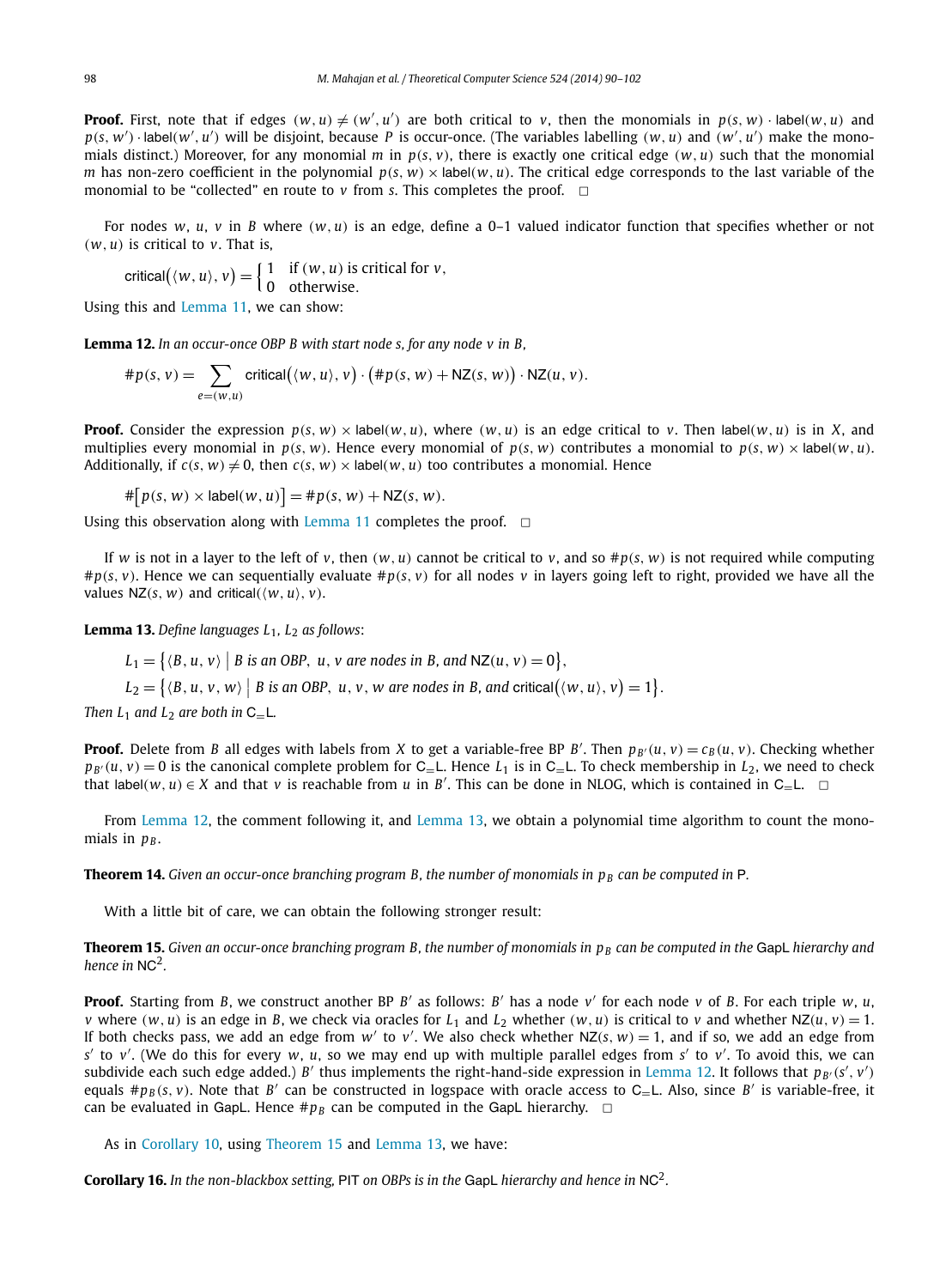#### <span id="page-9-0"></span>**5. Zero-test on a monomial coefficient (ZMC)**

From [\[11\],](#page-12-0) ZMC is known to be in the second level of CH and hard for the class C<sub>-P</sub>. For the very restricted case of depth-3 read-3 formulas, ZMC is known to be NP-hard. (In Proposition 13 of [\[20\],](#page-12-0) hardness is shown for depth-3 degree-3 formulas. It can be verified that the hard formulas there are also read-thrice.) For the case of multilinear BPs (i.e. MBPs), we show that ZMC exactly characterises the complexity class C<sub>-L</sub>.

**Theorem 17.** Given a BP B computing a multilinear polynomial  $p_B$ , and given a multilinear monomial m, the coefficient of m in  $p_B$ *can be computed in* GapL*. Hence* ZMC *for multilinear BPs is complete for* C=L*.*

**Proof.** We first show that ZMC, even for OBPs, is hard for C<sub>=L</sub>. A complete problem for C<sub>=L</sub> is: does a BP *B* with labels from {–1,0,1} evaluate to 0? Add a node t' as the new target node, and add edge  $t \to t'$  labeled x to get B'. Then B' is an OBP, and  $(B', x) \in \text{ZMC}$  if and only if *B* evaluates to 0.

Now we show the upper bound. We show that given a branching program *B* computing a multilinear polynomial  $p_B$ , and given a multilinear monomial *m*, the coefficient of *m* in  $p_B$  can be computed in GapL. This will imply that the zero-test is in  $C_{=}L$ .

Let  $S\subseteq[n]$  be such that  $m=m_S$ . Let  $p_B=\sum_{T\subseteq[n]}{\sf coeff}(p_B,m_T)m_T$ . We are interested in coeff $(p_B,m_S)$ . The idea is to construct a branching program *B'* computing a univariate polynomial, and a monomial m', such that  $m \in p_B$  if and only if  $m' \in p_{B'}$ . We obtain *B'* by relabelling the edges of *B* as follows:

| Label in $B$  | Constant c | $x_i$ for $i \in S$ | $x_i$ for $i \notin S$ |
|---------------|------------|---------------------|------------------------|
| Label in $B'$ | Constant c |                     |                        |

*B'* now computes a univariate polynomial  $p_{B'}$  in *y*.

Observe that the coefficient  $c_S$  of *m* in  $p_B$  is equal to the coefficient of  $y^{|S|}$  in  $p_{B'}$ . To see this, note that

 $p_B = \sum$ *T*⊆[*n*]  $\text{coeff}(p_B, m_T) m_T = \sum$ *T*⊆*S*  $\c{coeff}(p_B, m_T)m_T + \sum$ *T*-*S* coeff $(p_B, m_T)m_T$ .

|*S*|

The substitution described above sends the second sum to zero in *B* . Hence,

$$
p_{B'}(y) = \sum_{T \subseteq S} \text{coeff}(p_B, m_T) y^{|T|} = \sum_{j=0}^{|S|} \left( \sum_{\substack{T \subseteq S \\ |T| = j}} \text{coeff}(p_B, m_T) \right) y^j.
$$

The only monomial in  $p_B$  that generates  $y^{|S|}$  in  $p_{B'}$  is  $\prod_{i\in S} x_i = m_S$ ; hence coeff $(p_{B'}, y^{|S|}) = \text{coeff}(p_B, m_S)$ .

(This argument only requires that  $p_B$  be multilinear; we do not need *B* to be occur-once or even read-once.)

Thus the problem now reduces to computing the coefficient of  $y^{|S|}$  in  $B'$ , which is a branching program over just one input variable. A standard construction allows us to explicitly construct all coefficients of  $p_{B'}(y)$  in another branching program *B*''. For completeness, we describe the construction of *B*<sup>''</sup>. For each node *v* in *B*', *B*<sup>''</sup> has  $|S|+1$  nodes  $v_0, \ldots, v_{|S|}$ with the intention that  $v_i$  should compute the coefficient of  $y^i$  in the polynomial  $p_{B'}(s, v)$ . The start node of  $B''$  is the node s<sub>0</sub>, and the final node is  $t_{|S|}$ . If edge  $(u, v)$  has label y in B', we include the edges  $(u_i, v_{i+1})$  with label 1, for  $0 \leq i < |S|$ , in B''. If edge  $(u, v)$  has label  $\ell \neq y$  in B', we include the edges  $(u_i, v_i)$  with label  $\ell$ , for  $0 \leq i \leq |S|$ , in B''. By induction on the structure of *B'*, we see that the value computed by *B''* at  $t_{|S|}$  is the coefficient of  $y^{|S|}$  in  $p_{B'}(s, v)$ .

The above transformation from  $B'$  to  $B''$  can be done in DLOG. Since  $B''$  is variable-free, it can be evaluated in GapL. Composing these procedures, we obtain a GapL procedure for computing the coefficient of *m* in  $p_B$ .  $\Box$ 

The upper bound above, for ZMC on MBPs, also applies to ROFs, since ROFs can be converted to OBPs by a standard construction. However, with a careful top-down algorithm, we can give a stronger upper bound of DLOG for ZMC on ROFs.

**Theorem 18.** Given a read-once formula F computing a polynomial  $p_F$ , and given a multilinear monomial m, the coefficient of m in *pF can be computed in* DLOG*. Hence* ZMC *for ROFs is in* DLOG*.*

**Proof.** Let  $\alpha(g, T)$  denote the coefficient of monomial  $m_T$  in  $p_g$ . (That is,  $\alpha(g, T) = \text{coeff}(p_g, m_T)$ .) Let r be the output gate. Let  $S \subseteq [n]$  be such that  $m = m_S$ . The goal is to compute  $\alpha(r, S)$ . First, we observe some properties of  $\alpha$ :

- 1. For any gate *g* and any  $T \subseteq [n]$ , if  $T \nsubseteq \text{var}_g$ , then  $\alpha(g, T) = 0$ .
- 2. For a leaf *g* labelled  $x_i$ ,  $\alpha(g, T) = 1$  if  $T = \{i\}$ , 0 otherwise.
- 3. For a leaf *g* labelled by a constant *c*,  $\alpha$ (*g*, *T*) = *c* if *T* = Ø, 0 otherwise.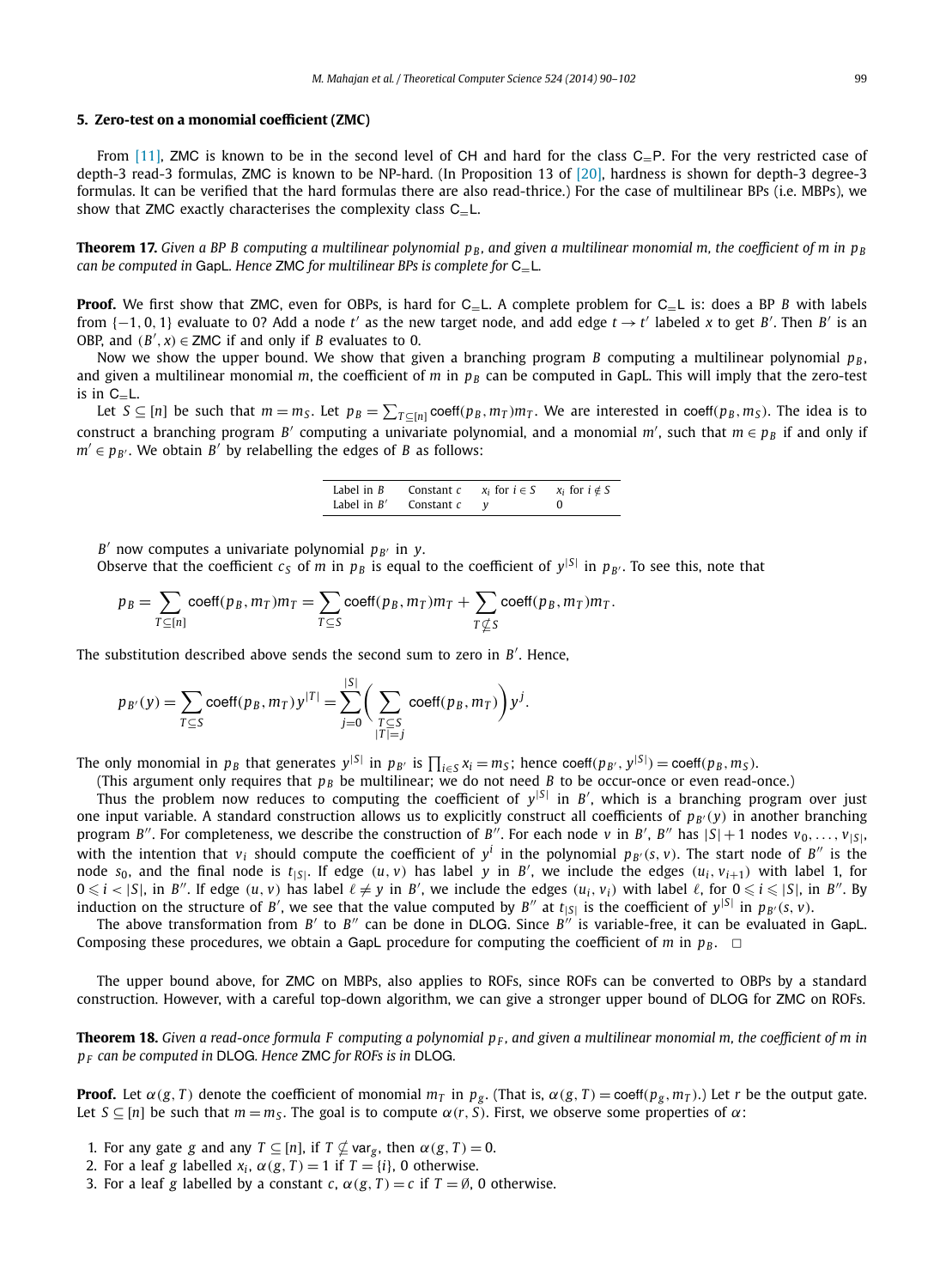- <span id="page-10-0"></span>4. For an addition gate that computes  $g + h$ ,  $\alpha(g + h, T) = \alpha(g, T) + \alpha(h, T)$ . And since F is an ROF, at least one of  $\alpha(g, T)$ ,  $\alpha(h, T)$  is zero.
- 5. For a product gate that computes  $g \times h$ ,

 $\alpha$  (*g* × *h*, *T*) =  $\alpha$  (*g*, *T*  $\cap$  var*g*)  $\cdot$   $\alpha$  (*h*, *T* $\cap$  var*h*)  $\cdot$  [*T* $\subseteq$  var*g*  $\cup$  var*h*].

This is because  $\alpha(g\times h,T)=\sum_{Z\subseteq T}\alpha(g,Z)\alpha(h,T\setminus Z).$  But if either  $Z\nsubseteq$  var $_g$  or  $T\setminus Z\nsubseteq$  var $_h,$  then  $\alpha(g,Z)=0$  or  $\alpha(h, T \setminus Z) = 0$ . Further, F is a read once formula, so varg  $\cap$  var<sub>h</sub> = Ø, and varg and var<sub>n</sub> partition var $(e \times h)$ . Hence T must also be similarly partitioned.

Now we construct a formula *F'* whose evaluation gives us  $α(r, S)$ . *F'* will recursively compute  $α(g, S ∩ var<sub>σ</sub>)$  for each gate *g*. If *g* is a leaf, we just use properties (2, 3) to compute  $\alpha(g, S \cap \text{var}_r)$ . We show how to compute  $\alpha(f, S \cap \text{var}_f)$  for an internal gate *f* with children *g* and *h* knowing the values for  $\alpha(g, S \cap \text{var}_g)$  and  $\alpha(h, S \cap \text{var}_h)$ :

• Case  $f = g + h$ :

 $\alpha(f, S \cap \text{var}_f) = \alpha(g, S \cap \text{var}_f) + \alpha(h, S \cap \text{var}_f)$  from property (4)  $= \alpha(g, S \cap \text{var}_g)[S \cap \text{var}_g = S \cap \text{var}_f]$  $+ \alpha(h, S \cap \text{var}_h)[S \cap \text{var}_h = S \cap \text{var}_f]$  from property (1).

• Case  $f = g \times h$ :

 $\alpha(f, S \cap \text{var}_f) = \alpha(g, S \cap \text{var}_g) \cdot \alpha(h, S \cap \text{var}_h)$  from properties (1, 5).

This gives us the formula *F'* that computes  $\alpha(r, S)$  at the topmost gate. By [Proposition 1,](#page-2-0) *F'* can be evaluated in GapNC<sup>1</sup>. Constructing *F'* from *F* requires a local transformation at + gates and computation of the predicates  $[S \cap var_f = S \cap var_g]$ . By [Proposition 3,](#page-3-0) these predicates can be computed in DLOG.  $\Box$ 

For ROFs, the lower bound proof in [Theorem 17](#page-9-0) can be modified to show that ZMC on ROFs is hard for  $C-NC<sup>1</sup>$ . It is natural to ask whether there is a matching upper bound. In our construction above, we need to compute predicates of the form  $[x \in var_g]$ . If these can be computed in NC<sup>1</sup> for ROFs, then the monomial coefficients can be computed in GapNC<sup>1</sup> and hence the upper bound of ZMC can be improved to  $C=NC<sup>1</sup>$ . However, this depends on the specific encoding in which the formula is presented. In the standard pointer representation, the problem models reachability in out-degree-1 directed acyclic graphs, and hence is as hard as DLOG. Perhaps, under some other encoding, an upper bound of  $NC<sup>1</sup>$  is possible. To see why this may be plausible, consider the problem of testing whether two trees are isomorphic. (And note that the undirected graph underlying a formula is a tree.) For trees encoded as pointer lists, isomorphism testing is DLOG-complete, whereas for trees encoded as strings, the same problem of isomorphism testing is complete for  $NC<sup>1</sup>$  [\[15\].](#page-12-0)

#### **6. Checking existence of monomial extensions**

We now address the problem ExistExtMon. Given a monomial *m*, one wants to check if the polynomial computed by the input arithmetic circuit has a monomial *M* that extends *m* (that is, with *m*|*M*). This problem is seemingly harder than ZMC, and hence the bound of [Theorem 17](#page-9-0) does not directly apply to ExistExtMon. We show that ExistExtMon for OBPs is in the GapL hierarchy.

**Theorem 19.** *The following problem lies in the* GapL *hierarchy*: *Given an occur-once branching program B and a multilinear monomial*  $m$ , check whether  $p_B$  contains any monomial M such that m|M.

**Proof.** Let  $S \subseteq [n]$  be such that  $m = m_S$ . If  $S = \emptyset$ , then this amounts to checking if  $p_B \neq 0$ . By [Corollary 16,](#page-8-0) this is in the GapL hierarchy. So now assume that  $S \neq \emptyset$ . We call an edge that is labelled by a variable from *S* a "bridge".

The algorithm is as follows:

- **if** ∃*i* ∈ *S* such that *xi* does not appear in *B* at all **then** Output NO and halt.
- **else if** ∃ layer *l* with more than one bridge to layer *l* + 1 **then**

Output NO and halt.

#### **else**

For each layer *l* that has a bridge *e* to layer *l* + 1 in *B*, remove all edges except *e*. Call the branching program thus obtained *B* .

### **end if**

Output  $\overline{PIT(p_{B'})}$  and halt.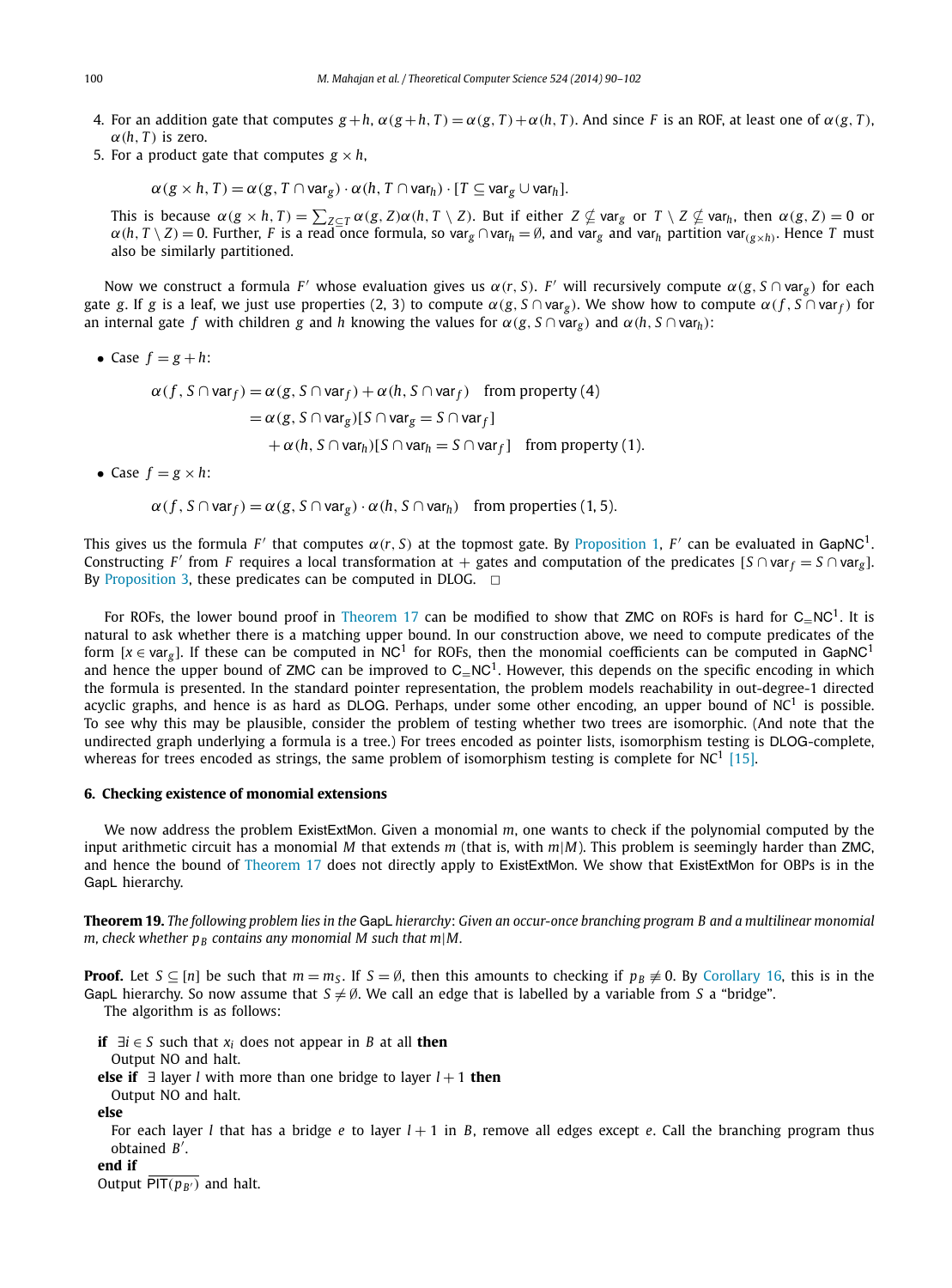<span id="page-11-0"></span>We now show that  $m<sub>S</sub>$  has an extended monomial in  $p<sub>B</sub>$  if and only if the above algorithm outputs YES. If any of the variables of  $m<sub>S</sub>$  do not appear at all in *B*, then clearly an extension to  $m<sub>S</sub>$  cannot exist. So the algorithm rejects correctly. If there is a layer with more than one bridge to the next layer, then any path can go through at most one of these bridges. Since *B* is occur-once, every path would compute a monomial with at least one variable from  $m_s$  missing. So the algorithm correctly rejects. We are only interested in monomial extensions of  $m<sub>s</sub>$ . So paths that do not go through all the bridges can be ignored. Hence we can safely delete all non-bridge edges in layers which have a bridge to the next layer. Thus  $p_{B'}$  is a polynomial where each monomial is an extension of *mS* .

By [Corollary 16,](#page-8-0) the above algorithm is in the GapL hierarchy.  $\Box$ 

With a little bit of care, the above bound can be brought down to DLOG for the case of ROFs.

**Theorem 20.** *The following problem is in* DLOG: *Given a read-once formula F computing a polynomial p<sub>F</sub>, and given a multilinear monomial m, check whether*  $p_F$  *contains any monomial M such that m|M.* 

**Proof.** Let  $S \subseteq [n]$  be such that  $m = m_S$ . If  $S = \emptyset$ , then this amounts to checking if  $p_F \neq 0$ . By [Corollary 10,](#page-7-0) this is in DLOG. So now assume that  $S \neq \emptyset$ . Similar to the case of branching programs, we transform *F* to a new formula *F'* as follows:

**if**  $\exists x_i \in S$  such that  $x_i$  does not appear in *F* at all **then** 

Output NO and halt.

**else if**  $\exists x_i, x_j \in S$ ,  $i \neq j$ , with LCA( $x_i, x_j$ ) in *F* labeled + **then** 

Output NO and halt.

**else**

For every  $x_i \in S$ , and every + gate *g* on the unique leaf-to-root path  $\gamma$  from  $x_i$ , replace the input of *g* not on the path  $\gamma$ by 0.

Let  $F'$  be the resulting formula.

#### **end if**

Output  $\overline{PIT(F')}$ .

We show correctness of the above algorithm. Since *F* is read-once, if any of the two variables in *S* have a + gate as their least common ancestor, then *m* cannot appear as a monomial in *F* . If the algorithm reaches the **else** statement, then all sub-formulas that are additively related to some variable *xi* in *S* are removed. This implies that every monomial produced by *F'* has *m* as a factor. Also, any monomial *m'* of  $p_F$  with  $m|m'$  has the same coefficient in  $p_F$  as in  $p_F$ . Thus, the resulting formula *F'* computes a polynomial that contains exactly all monomials *m'* of  $p_F$  such that  $m|m'$ . This proves the correctness.

For the complexity bound, we note that the transformation from *F* to *F'* can be done in DLOG (using [Proposition 3\)](#page-3-0). Then by [Corollary 10,](#page-7-0) the overall algorithm can be implemented in DLOG.  $\Box$ 

#### **7. Conclusion**

Our results show that for the restricted case of read-2 and read-3 formulas, PIT and MLIN can indeed be decided efficiently in the non-black box setting. We feel the techniques we use for read-2 should be helpful is attacking PIT for formulas that read variables more often. We leave open the problem of deciding PIT for formulas that read variables *O(*1*)*, but 4 or more, times.

Although one would expect the complexity of MonCount to reduce drastically for the case of severely restricted circuits, it remains #P hard for even read-twice formulas. We note that the complexity of ZMC, and ExistExtMon does reduces drastically for the case of restricted circuits as expected. Ideally, we would like these problems to characterise complexity classes within P; we have partially succeeded in this. We leave open the question of extending these bounds for formulas and branching programs that are constant-read. It appears that this will require non-trivial modifications of our techniques.

#### **References**

- [1] [M. Agrawal, C. Saha, R. Saptharishi, N. Saxena, Jacobian hits circuits: hitting-sets, lower bounds for depth-](http://refhub.elsevier.com/S0304-3975(14)00022-X/bib415353533132s1)*d* occur-*k* formulas & depth-3 transcendence degree-*k* [circuits, in: STOC, 2012, pp. 599–614.](http://refhub.elsevier.com/S0304-3975(14)00022-X/bib415353533132s1)
- [2] E. [Allender, Arithmetic circuits and counting complexity classes, in: J. Krajicek \(Ed.\), Complexity of Computations and Proofs, in: Quad. Mat., vol. 13,](http://refhub.elsevier.com/S0304-3975(14)00022-X/bib416C6C2D6172697468s1) [Seconda Universita di Napoli, 2004, pp. 33–72.](http://refhub.elsevier.com/S0304-3975(14)00022-X/bib416C6C2D6172697468s1)
- [3] E. [Allender, R. Beals, M. Ogihara, The complexity of matrix rank and feasible systems of linear equations, Comput. Complex. 8 \(2\) \(1999\) 99–126.](http://refhub.elsevier.com/S0304-3975(14)00022-X/bib41424Fs1)
- [4] E. [Allender, M. Ogihara, Relationships among PL, #L, and the determinant, ITA 30 \(1\) \(1996\) 1–21.](http://refhub.elsevier.com/S0304-3975(14)00022-X/bib414F3936s1)
- [5] M. [Anderson, D. van Melkebeek, I. Volkovich, Derandomizing polynomial identity testing for multilinear constant-read formulae, in: IEEE Conference](http://refhub.elsevier.com/S0304-3975(14)00022-X/bib616D763131s1) [on Computational Complexity, 2011, pp. 273–282.](http://refhub.elsevier.com/S0304-3975(14)00022-X/bib616D763131s1)
- [6] S. [Arora, B. Barak, Computational Complexity: A Modern Approach, Cambridge University Press, 2009.](http://refhub.elsevier.com/S0304-3975(14)00022-X/bib41423039s1)
- [7] V. [Arvind, T.C. Vijayaraghavan, The orbit problem is in the GapL hierarchy, J. Comb. Optim. 21 \(1\) \(2011\) 124–137.](http://refhub.elsevier.com/S0304-3975(14)00022-X/bib41563131s1)
- [8] S. [Buss, The Boolean formula value problem is in ALOGTIME, in: STOC, 1987, pp. 123–131.](http://refhub.elsevier.com/S0304-3975(14)00022-X/bib4275733837s1)
- [9] S. [Buss, S. Cook, A. Gupta, V. Ramachandran, An optimal parallel algorithm for formula evaluation, SIAM J. Comput. 21 \(4\) \(1992\) 755–780.](http://refhub.elsevier.com/S0304-3975(14)00022-X/bib424347523932s1)